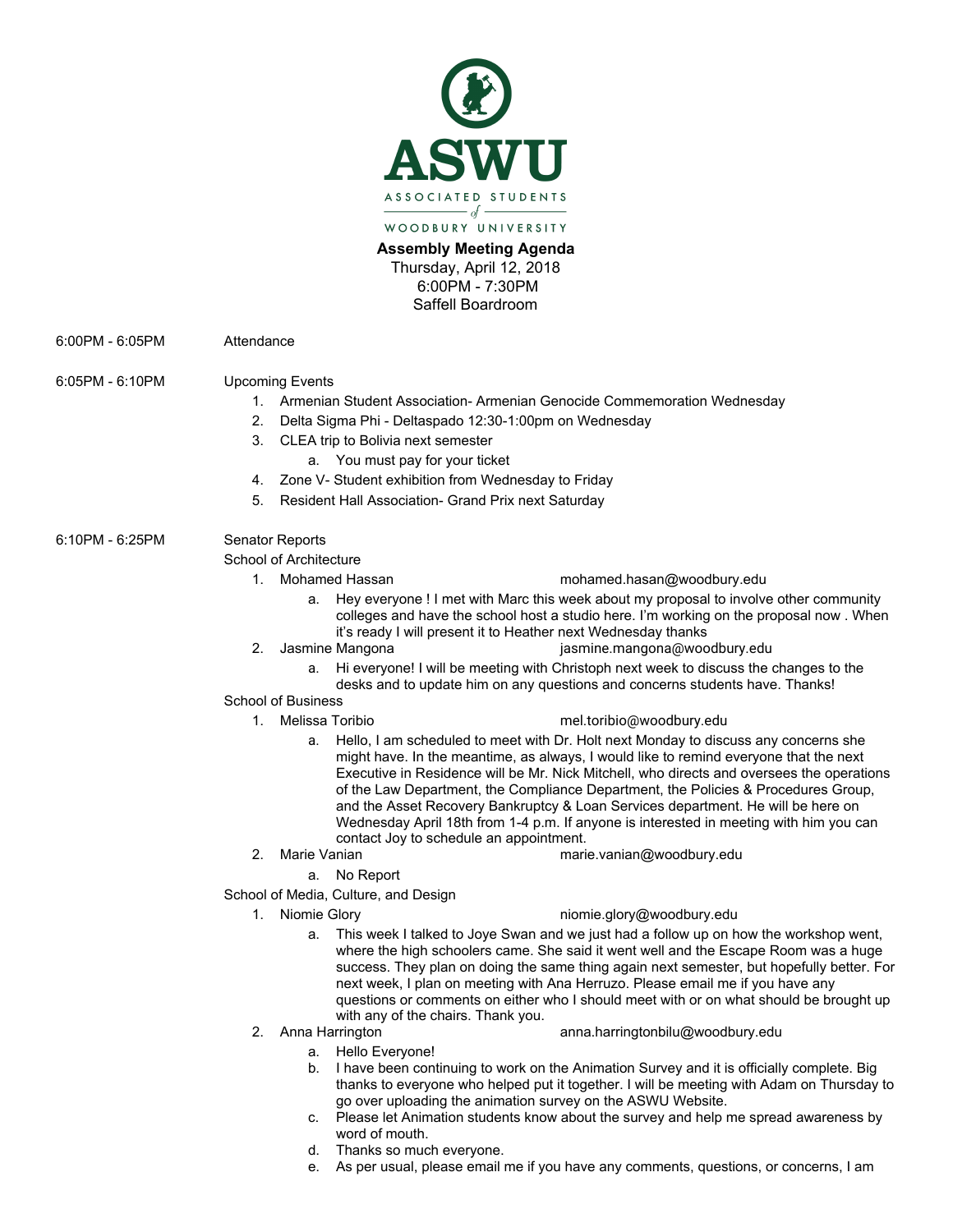more than happy to help.

College of Liberal Arts

- 1. Akeima Young [akeima.young@woodbury.ed](mailto:akeima.young@woodbury.edu)u
	- a. No Report
- 2. Vacant Please email any recommendations to aswu@woodbury.edu

6:25PM - 6:50PM Executive Board Reports

- - 1. Alexandra Holguin, President alex.holguin@woodbury.edu
		- a. Student Leader Luncheon: The student leader luncheon will be taking place April 18th in the whitten center backyard. Each President should have received an invitation please RSVP to the email if you will be in attendance. Please make sure at least one person from your organization is in attendance in the case your organization receives an award.
		- b. Mr. Woodbury Bust: The Mr. Woodbury bust should be arriving sometime next week I have a meeting with maintenance and Erik Greeny tomorrow for the location.
		- c. Restroom Bulletin Boards: All restroom bulletin boards are up outside of the university library locations. There are two new locations one being in the whitten center and the other being in the school gym. Feel free to post your flyers there now.
		- d. Constitution: We are on track to propose to constitution next assembly.<br>am Garcia, Executive VP william.garcia@woodbury.edu
	- 2. William Garcia, Executive VP
		- a. I ordered a vinyl for our Swagon, once it has came in it will be posted on our website so that you can see ASWU and CAB logos on the wagon
		- b. Also, I have reached out to maintenance to fix the bulletin board by woodys, which has some cork coming loose from the board
	- 3. Bennet Cariaga, VP of Finance bennet.cariaga@woodbury.edu
		- a. Organizations Allocations Committee: Executive Board approved ASA's request to use leftover OAC money (\$175.86) from their Cars, Coffee, & Charity event towards the Armenian Genocide Commemoration event.
			- i. Continue to reconcile for your OAC events. Like I said before, events not reconciled before the end of the semester will automatically deem the org ineligible for OAC funding the Fall semester, until the events have been reconciled.
		- b. The following organizations have OAC reconciliations due:
			- i. Unity/Sigma Omega Nu Queenin with Killa Queen End of today
			- ii. BPWOW Dine Like A Diplomat Thursday, April 19
			- iii. BPWOW/Delta Sigma Phi/Moria/Phi Sigma Sigma/Sigma Omega Nu/Unity/Zone V - Spirit Week - Friday, April 20
			- iv. 7500 Club Descanso Gardens Friday, April 20
		- c. Org Attendance: Please note, the following organizations would be ineligible for OAC funding or will have reduced funding for the Fall 2018 semester due to unexcused absences:
			- i. Before I continue refer to the Attendance Policy found in ByLaws, Article V, Section B.
			- ii. Loss of 25% of OAC funding: Beta Lambda Chi, BPWOW, CEO, IIDA, Phi Sigma **Sigma**
			- iii. Loss of 50% of OAC funding: Accounting Society, AIAS, CLEA
			- iv. Ineligible: 7500 Club, Armenian Students Association, Psychology Students Association
			- v. HOWEVER: We are currently going through revisions of our ByLaws. If there were no revisions taking place, the organizations mentioned will have been affected. Treat this as a wake up call, it is absolutely unfair for organizations to be present at all meetings and have the same level of funding.
	- 4. Marta Huo, VP of Student Orgs [marta.huo@woodbury.edu](mailto:marta.huo@woodbury.edu)
		- a. Hello everyone, finals are coming up. Hope you all are getting ready for it.
		- b. Thank you all again for another successful spirit week. Does anyone have any comments or feedback on how we can improve it for next semester?
			- i. Feedback
				- 1. Spirit week should be from Monday to Thursday because there was not much involvement from students on Friday
				- 2. Monday- Wednesday the week was really busy
				- 3. Sharing tables or activities
		- c. A reminder to take down your flyers after your event is over, especially in the res-halls. There have been a lot of old flyers that are still up and are confusing the students.
		- d. The woody contest hosted by animation club ends tomorrow! Please submit your designs and winners will be picked soon.
		- e. Thank you